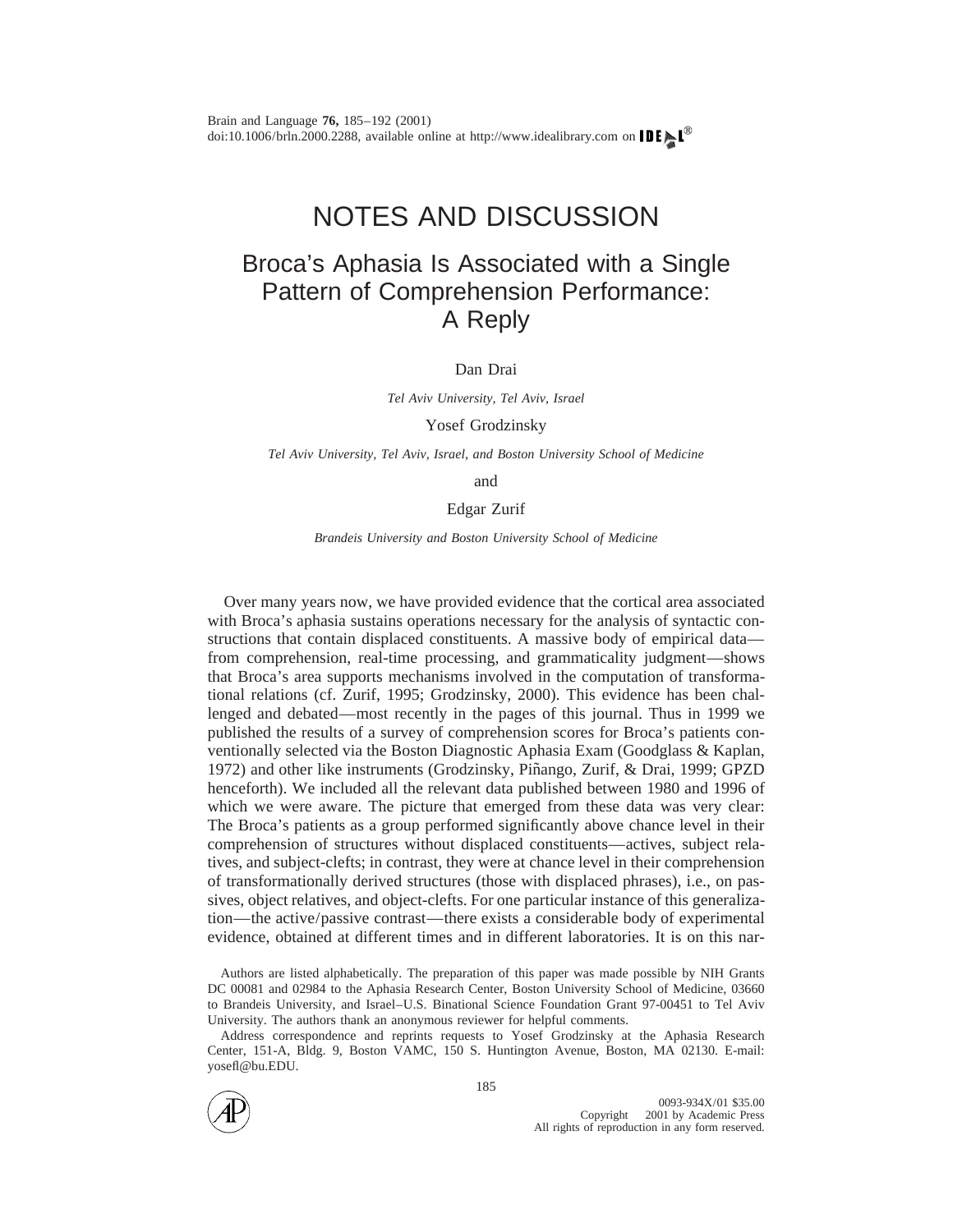rower issue that Berndt and Caramazza (1999) have focused. Ignoring the rest of the evidence, they have claimed that our data are misleading, the result of incorrect patient selection. We countered their complaints and showed that even for the narrow range of data they discuss, they are mistaken. This we have done through a patientby-patient examination (Zurif & Piñango, 1999) and through a demonstration of an active/passive contrast in the very series of patients they themselves had presented initially (Drai & Grodzinsky, 1999).

Caramazza, Berndt, and their colleagues are back in this issue of *Brain and Language* with new thoughts on the matter. They now propose that the Broca's patients' data point to at least two distinct groups of patients, and they bring forth statistical and empirical arguments for their position. As we show below, however, the underpinnings of their position violate basic principles of parsimony in statistical modeling. Moreover, their empirical support—the putative patients' scores they use—is flawed and arbitrary. We cover each of these points in turn.

## STATISTICAL MODELING

When the frequency distribution of some empirical data appears to suggest a unimodal distribution, how do we know that our impression is correct? In our case, how do we decide whether the frequency distribution we have documented for our patients' comprehension performance for passive sentences (GPZD) is unimodal, as we have claimed, or whether it actually masks two or more modes as Caramazza et al. (2001) now propose? True, our patients are all Broca's aphasics, selected on independent grounds (speech production patterns and neuroanatomical and other clinical data). But that does not guarantee that their comprehension profiles will also look alike. What we need is a method that will allow us to determine whether the data all belong to the same pool without invoking external considerations.

This problem of recognizing distinct components within a frequency distribution arises in other areas of science—in domains as different as electrophoresis and exploratory behavior in the rat. In the former case, one must distinguish between different molecular weights given external forces; in the latter, different modes of behavior are sought, aimed at categorizing seemingly uniform behavior. In other words, many areas need a statistical method to discern structure in seemingly uniform data sets. Not surprisingly, a statistical model has been developed to address this problem: *the Gaussian mixture model.*

The problem begins with the observation that a unimodal curve can always be described as consisting of more than one Gaussian. The question is whether a move toward more, rather than fewer, components is *justified.* The fewer components a curve is described to consist of, the more parsimonious the description. So, any *n*modal curve can be described as consisting of a mix of  $n + 1$  Gaussians. The real question, then, is not about the possibility of such a description, but rather about its justification, that is, whether the additional  $(n + 1)$ th Gaussian is not spuriously introduced. To determine this, a statistical method is available. It can tease apart components within a curve and crucially applies regardless of partial overlap between individual Gaussians. This is the model used for the investigation of electrophoresis and of exploratory behavior in rodents, and it is the one that we will use for the analysis of our aphasia data.

Before we present the algorithm for this analysis and report our finding, however, it is important to contrast our proposal with the argument Caramazza and his colleagues try to make. They point out that two curves may be created from any given single curve. This is true, but trivially so: as we have said above, it is always possible to move from *n* to  $n + 1$  Gaussians to describe the frequency distribution of a popula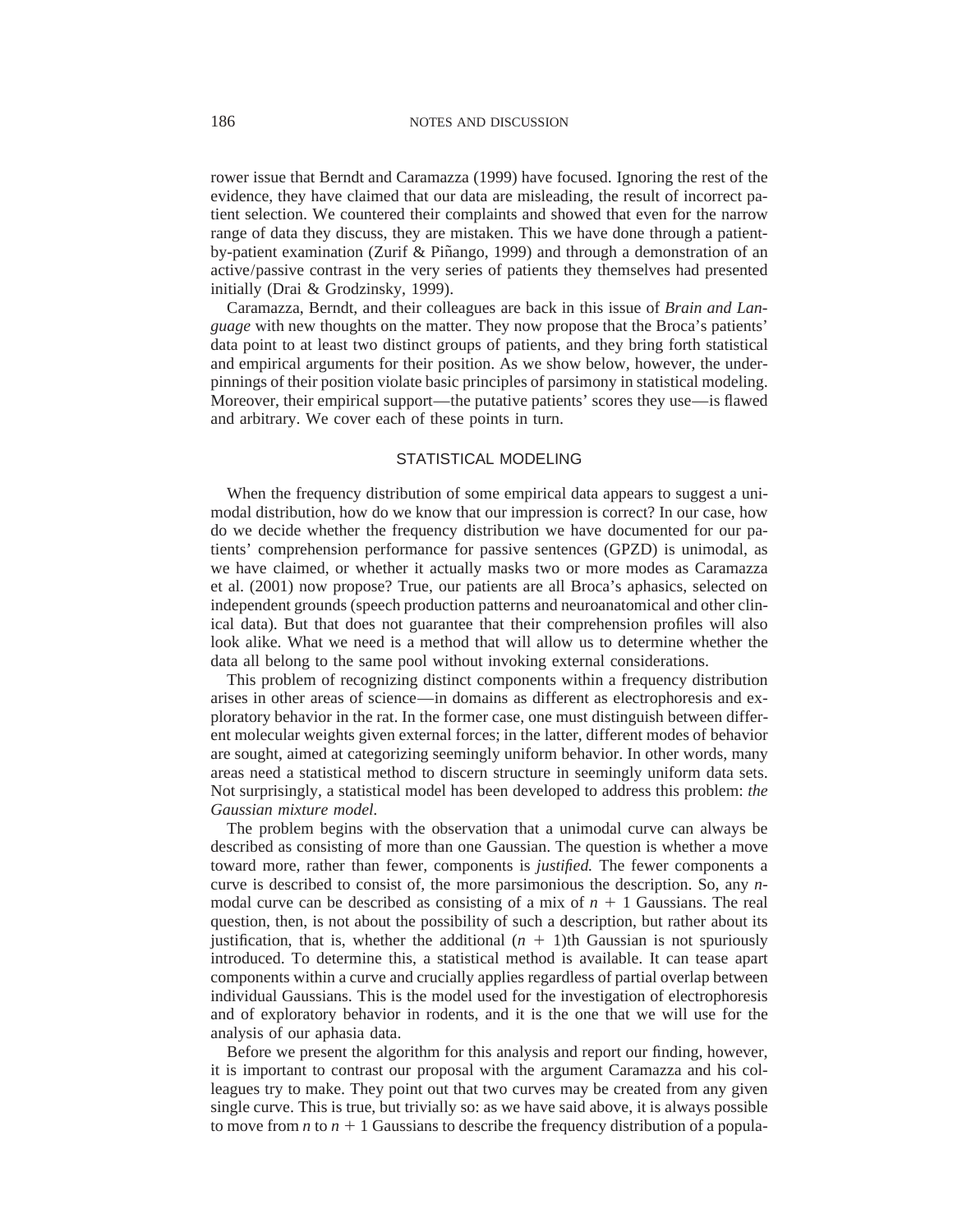tion. The critical question is whether this move is empirically justified. For that, we need a method and a criterion. Caramazza et al. provide none and leave us with the above trivial point, from which no conclusion whatsoever follows. Below, we show how a rigorous statistical analysis is able to determine whether an  $n + 1$  components Gaussian mixture model should be preferred to an *n* components model, given the data; and to forecast our finding, we demonstrate that there is no reason to model the data from passive comprehension in Broca's aphasia with two Gaussians rather than with one. This decisive finding leads to the conclusion that there is no statistical reason to assume two groups of comprehenders.

## ANALYSIS: PARAMETER ESTIMATION IN THE GAUSSIAN MIXTURE MODEL

Using an implementation of the Gaussian mixture model (see, e.g., Everitt and Hand, 1981) that has been applied recently to rodent exploratory behavior (Drai et al., 2000a), we examined comprehension error rates in Broca's aphasia to determine whether our patients constitute one group or more. In effect, we tried to determine whether a decomposition of the single Gaussian we observed in our graph (GPZD, 1999, Graph 1) is spurious (Fig. 1).

The parameters in the model are formed by using the expectation–maximization (EM) algorithm. This algorithm estimates the maximum likelihood parameters (proportions, means, and standard deviations) of a mixture with a given number of components (peaks in a graph, which represent different groupings). EM is an iterative algorithm that starts with user-given initial values and incrementally improves the likelihood function until further iterations yield only a negligible improvement. The actual number of components  $(=$  groupings in the data) of the model is determined by comparing the maximum likelihood value of an *n*-components mixture with that of an  $(n - 1)$ -components mixture until the increased number of components (''peaks'' in the curve) increases the likelihood only marginally. More precisely, the spurious character of the *n*th component is manifested through the fact that the log



**FIG. 1.** Passive scores for 42 Broca's aphasics (GPZD, 1999).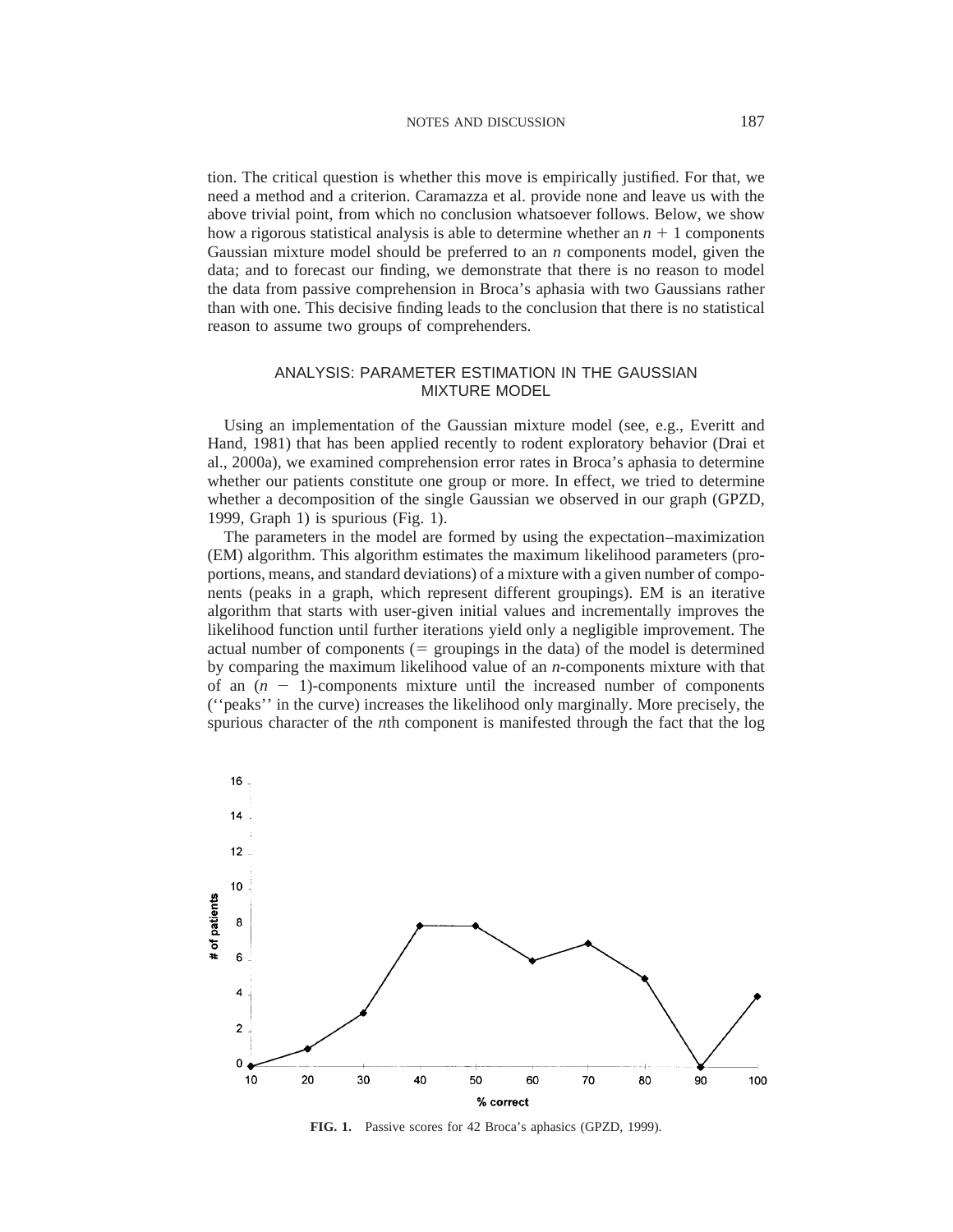of the ratio of the likelihood of *n* components over that of  $n - 1$  components is distributed like a  $\chi^2$  with 2 degrees of freedom (see, e.g., Everitt and Hand, 1981). In other words:

If the *n*th component is spurious then the quantity  $I(n) = \text{Log}(p(n)/p(n-1))$ , where  $p(k)$  denotes the maximal likelihood under the hypothesis of *k* components, is distributed like a  $\chi^2$  with 2 degrees of freedom (henceforth  $\chi^2$ <sub>2</sub>).

This provides a precise criterion for the determination of the number of components in the mixture. On its basis, we use the following procedure for setting the correct number of components: for each possible value *n* of the number of components (starting with 1, i.e., a pure Gaussian model), compute with EM the maximal likelihood value  $p(n)$  for a model with *n* components. Then compute  $log(p(n + 1))$  $p(n)$ ). Initially, each additional component may improve the likelihood by several orders of magnitude. For a certain number of components *k,* this improvement ceases to be significant (i.e.,  $I (k + 1)$  is within the range of  $\chi^2$ <sub>2</sub>) and we can then set *k* as the correct number of components. This is the empirical criterion that determines whether the addition of a peak is justified. Having found the correct number of modes, *k,* we then adopt as our model for the data the Gaussian mixture with *k* components and with parameters (proportion, mean, and SD for each component) that yield maximum likelihood among models with *k* components.

#### IMPLEMENTATION

Drai's SEE software (Drai et al., 2000b), which builds on the *Mathematica* programming language, implements this algorithm. We analyzed two sets of data. First, we gave it the passive data from GPZD for which it created the density curve (after removing outliers  $= 5\%$  extremes; i.e., it computes the curve on the 90% central part of the data). $<sup>1</sup>$ </sup>

We then asked whether one or two Gaussians fit it best:

1. The best single-peak, one-Gaussian model has a parameter mean of 0.539, an SD of 0.027, and a likelihood of  $1.96 \times 10^6$  (the product of the values of the density function for each empirical value).

2. The best double-peak, two-Gaussian model has a likelihood of  $8.5 \times 10^6$ .

3. As our algorithm dictates, we now compute the log of the ratio of the likelihoods. If the number could not reasonably come from  $\chi^2$  with 2 degrees of freedom, then we must reject the one-Gaussian model and adopt the two-Gaussian model (or even more, keep on doing the same with three Gaussians, etc.). This ratio is 1.46418.

4. To complete the process, we now compute the  $\chi^2$  value (2*df*) of this, which comes to 0.480903. This number is too large to validate rejection of the one Gaussian in favor of the two Gaussian hypothesis. That is, the improvement in likelihood has  $p = .48$  of being spurious. We set  $k = 1$ .

We ran the same algorithm with a "corrected" set of data, namely, those commended by Zurif and Piñango (1999). Nine patients were removed from the GPZD set for reasons given in that paper, to obtain a set that consisted of performances of 33 patients. Here, too, we followed the algorithm as before. The log of the ratio between the likelihoods obtained here was 1.85213, and the  $\chi^2$  value (2*df*) of this was  $p = .396109$ , again, too high to reject the single Gaussian hypothesis. The curve that fits the data best is unimodal, a single Gaussian. Adding a supplementary mode is not warranted by the data.

The conclusion is that from a statistical perspective, the comprehension pattern of

<sup>&</sup>lt;sup>1</sup> The details of the program can be obtained from the authors upon request.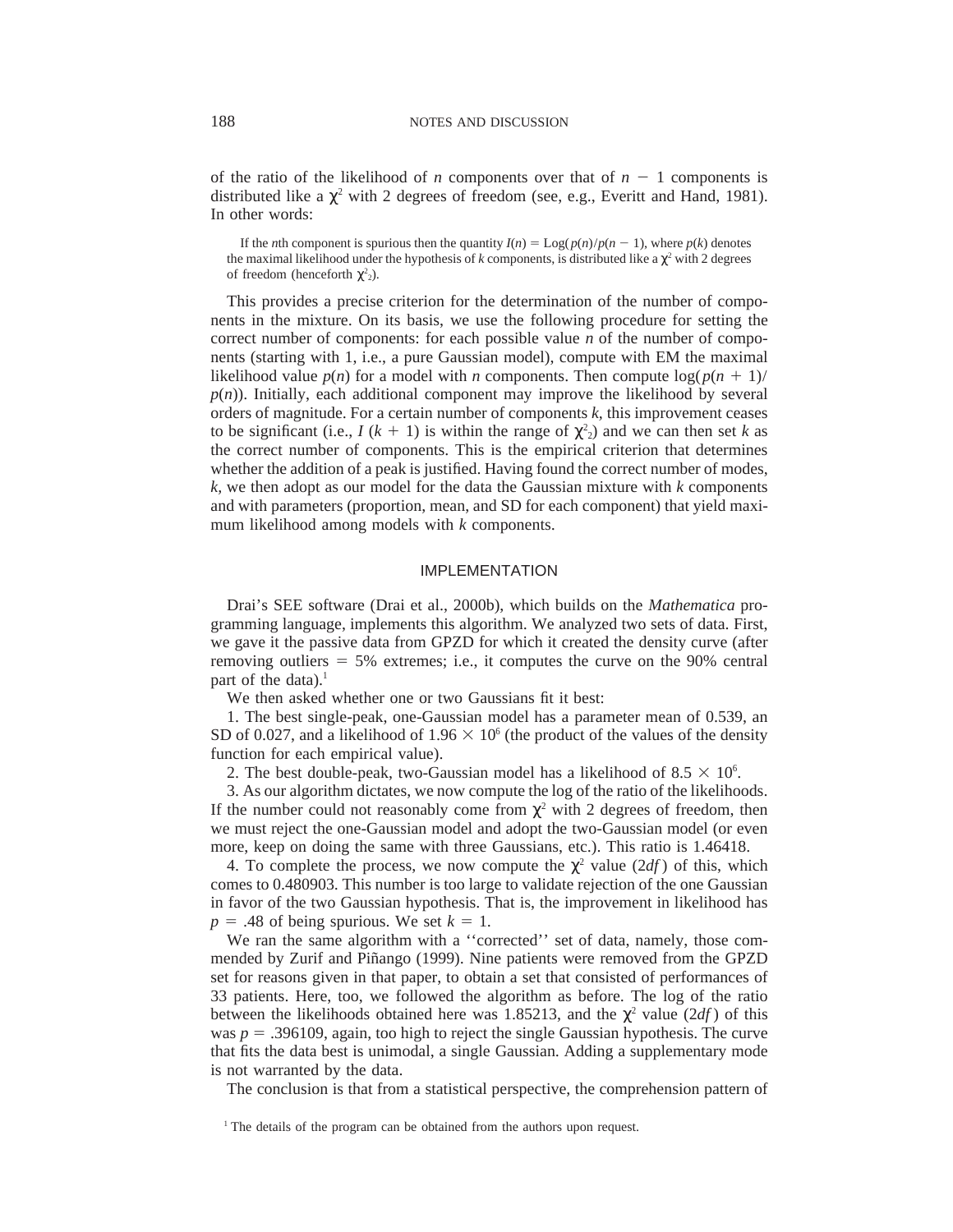Broca's aphasics on passive sentences is homogeneous. This method, in fact, is the only statistical analysis that has ever examined this issue empirically.

## THE ISSUE OF NUMBER OF TRIALS PER PATIENT

The above analysis leaves two concerns that Caramazza et al. voice: First, they argue that we have ignored the number of trials each patient may have had. This number determines the probability that a particular patient's performance will be around the group mean: The higher the number of trials, the more likely this patient is to be a true representative of the group and, in the case of the passive construction, to score at chance level. This point is conceptually valid, but it is hardly an argument against our analysis. Our analysis can be countered only if it is shown empirically that patients with higher numbers of trials are as likely to be at the tails of the distribution as are patients with fewer trials (or, worse yet, more likely to be at the tails than those with fewer trials). We are unaware of such a demonstration, and in any event, Caramazza et al. (2001) provide none. On the other hand, we show above how analyses of two different patient groups (GPZD's 42 patients, Z&P's corrected group of 33 patients) lead to the conclusion that a unimodal graph fits the data best.

## THE ISSUE OF PATIENT SELECTION

The second empirical argument that Caramazza et al. offer is that the patients in our samples were improperly selected. This is untrue. A detailed response to some of their objections has already been provided in Zurif and Piñango (1999). Drai and Grodzinsky (1999) have even demonstrated that in an earlier series of patients reported by Berndt et al. (1996) there are clear and important patterns. Here, we will briefly discuss only Caramazza et al's. (2001) most current patient samples, specifically, the two groups they refer to as S1 and S2, both of which are different from ours (GPZD, 1999).

To form S1, they drop patients from the GPZD survey that they claim were insufficiently described. As they state, ''. . . it was not possible to determine the *N* of trials administered for nine patients included in their samples, either because the original study was unpublished, the patients were not individually identified in the original study, or the number of trials was not included in the original study.'' But as can be easily verified, every patient in our original analysis was individually identified in terms of a published study, as were the number of trials he or she received (with one exception, a patient in Badecker et al. (1991), wherein contradictory information was given on the number of trials that patient received). Moreover, they leave out two patients (A and C) from Grodzinsky (1995), but keep two others (B and D)—for no apparent cause. Also Sherman and Schweickert's (1989) study is flatly dismissed, even though all their patients (DM, EM, FC, LD, RD) can be easily identified through other studies in which they participated (e.g., Grodzinsky, Pierce, & Marakovitz, 1991; Hickok & Avrutin, 1995; Grodzinsky, 1995a, 1995b). All this information is available in GPZD's Appendix 1, which Caramazza et al. apparently did not read.

A second reason for excluding patients from S1 has to do with the number of trials each patient received. If there are too few in Caramazza et al.'s estimation, the patient is dropped. On this basis, they reject seven patients from Hagiwara's (1993) study on the grounds that these patients had only 6 trials. But they then include two subjects (AK and GL) from Martin's (1987) study, who were tested with 8 trials each. Why is 8, and not 6, their cutoff point? No reason is given, and so we are left wondering why these last two patients are included in their sample. Also in this vein, there is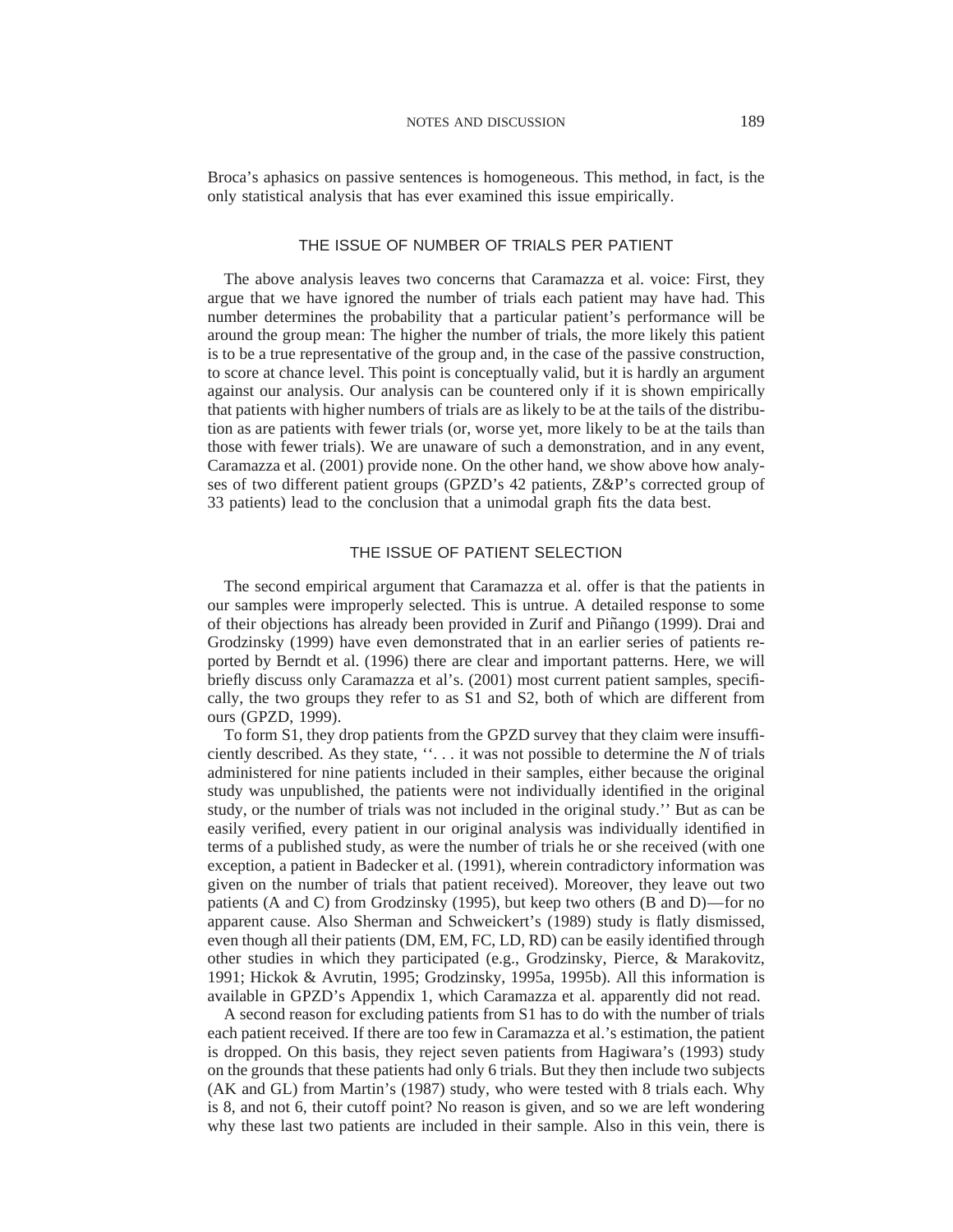an unaccounted discrepancy that these authors do not attempt to reconcile: in our study, as in Berndt et al.'s, no patient had over a hundred trials. In Caramazza et al.'s group three patients do have such large numbers.

As noted above, Caramazza et al. (2001) also discuss another patient grouping, S2, with 33 patients. Here, they include 13 new patients from Benedet, Christiansen, and Goodglass's (1998) study. Had Caramazza et al. delved into the details of this paper seriously, they would have found that it used the materials from Goodglass, Christiansen, and Gallagher (1993). This would have forced them to either include this latter study, which they did not, or reject both, as they should have. The active/ passive test of both studies is a giveaway: Quite simply, it does not include reversible pictures. One look at the stimulus example given (Goodglass et al., 1993, p. 406, Fig. 2) shows that for the passive sentence ''the boy is found by the dog'' two pictures are provided, one showing a dog finding a man and the other showing a dog finding a child. Given this contrast, no syntactic analysis is necessary for a correct answer. Indeed, most patients performed well above chance in this condition, having a major effect on the character of Caramazza et al.'s 52 grouping. Caramazza et al. also include 4 patients studied by Druks and Marshall (1991). But as we have pointed out elsewhere, these investigators used ungrammatical word strings to test comprehension, and to make matters worse, 2 of their 4 patients were not native speakers of Hebrew, the language in which they were tested (Grodzinsky, 1992; Zurif, 1996). In short, Caramazza et al. (2001) do not provide a credible database for their analysis. No amount of statistical analysis can transcend irrelevant data, nor can an unjustified dismissal of good data be condoned.

## **CONCLUSIONS**

We have countered Caramazza et al.'s arguments and are now in a position to conclude. Caramazza et al. have challenged a small part of the database regarding Broca's area and Broca's aphasia. For aphasia, this database consists of comprehension findings for a wide variety of constructions in several languages (cf. Grodzinsky, 1995a, 1995b, 2000), of real-time processing results (cf. Zurif, 1995), and of grammaticality judgment scores (Grodzinsky & Finkel, 1998). All these data suggest that the receptive impairment in Broca's aphasia has to do with the analysis of displaced constituents and that Broca's area is the locus of processes that carry out this task. In light of all this evidence, Caramazza et al.'s (2001) insistence on individual differences in Broca's aphasia wrongly diverts attention from the important regularities in the data. Contrary to their claims, variability in processing rates (e.g., Swinney et al., 1996) and chance factors do not obscure the solid generalization concerning the neuroanatomy of syntactic comprehension that has emerged from the study of Broca's aphasia.

There is yet another disadvantage to Caramazza et al.'s focus on variation. In forming their arguments, they examine only the clinical syndrome of Broca's aphasia, namely, the functional impairment, and not its lesion localizing value. The critical fact is, however, that the syndrome of Broca's aphasia is routinely associated—virtually always—with left anterior inferior cortical damage. So the particular syntactic comprehension deficit described for Broca's aphasia is not simply a fact about the isolability of a linguistic constituent. It is also a fact about the neuroanatomical underpinnings of the syntactic operation affected. It ties the construction of syntactic dependencies to left inferior frontal cortex. And as it happens, converging evidence has emerged from work in other research areas as well. A special syntactic involvement for the area associated with Broca's aphasia has lately been shown by imaging analyses of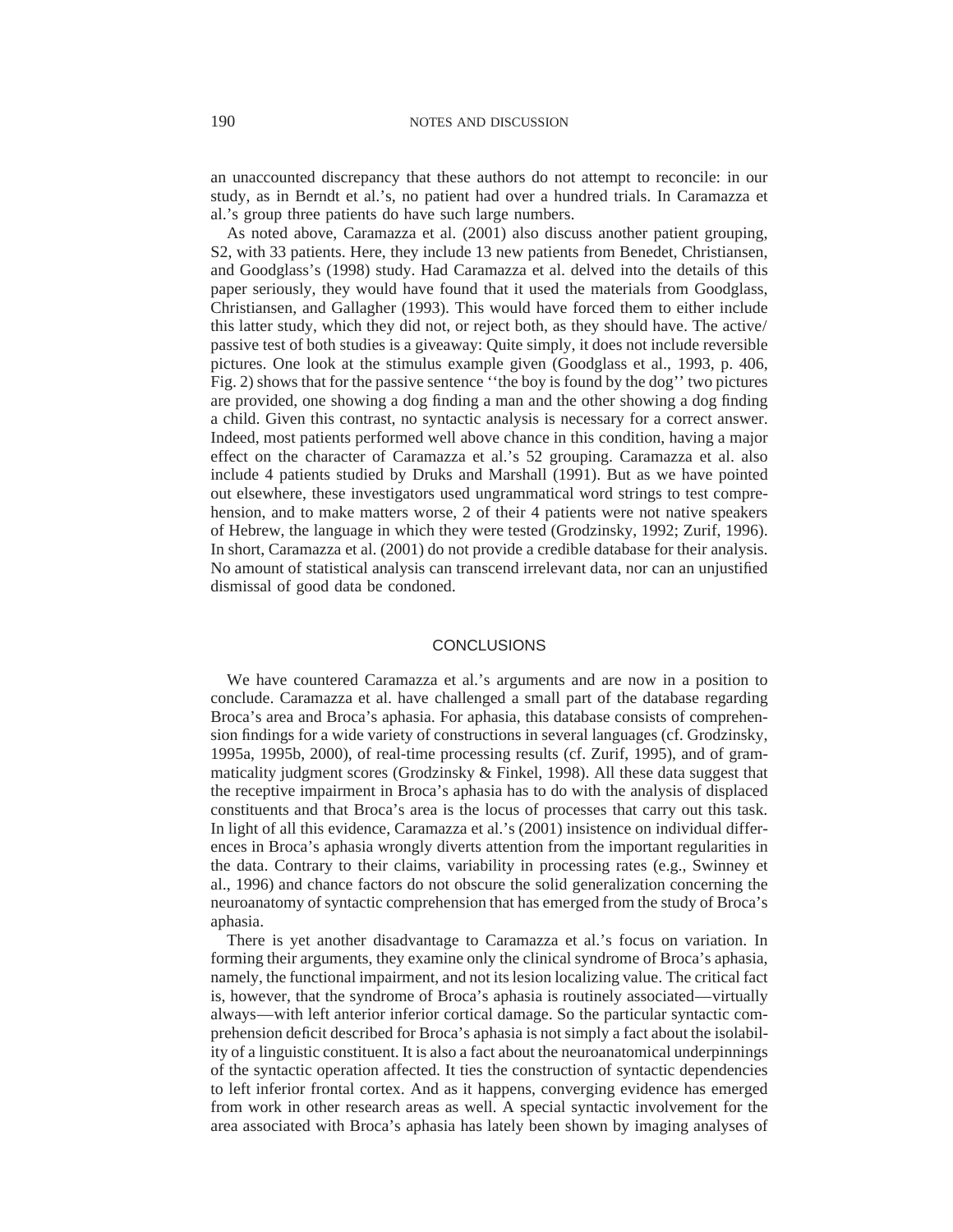normal processing (e.g., Caplan et al., 1998); one fMRI study, in particular, ties this anterior area to the construction of syntactic dependencies, that is, to just those operations identified in Grodzinsky's descriptive generalization (Cooke et al., 1999). Even electrophysiological data have started to converge on the importance of this region for syntactic processing.

All this valuable information is ignored by Caramazza et al., whose paper contains neither arguments nor facts that would lead to a change in view. The debate is concluded, pending new and credible empirical evidence.

## **REFERENCES**

- Badecker, W., Nathan, P., & Caramazza, A. (1991). Varieties of sentence comprehension deficits: A case study. *Cortex,* **27,** 311–321.
- Benedet, M. J., Christiansen, J. A., & Goodglass, H. (1998). A cross-linguistic study of grammatical morphology in Spanish- and English-speaking agrammatic patients. *Cortex,* **34,** 309–336.
- Berndt, R. S., & Caramazza, A. (1999). How ''regular'' is sentence comprehension in Broca's aphasia? It depends on how you select the patients. *Brain and Language,* **67,** 242–247.
- Berndt, R. S., Mitchum, C. C., & Haedinges, A. N. (1996). Comprehension of reversible sentences in ''agrammatism'': A meta-analysis. *Cognition,* **58,** 289–308.
- Caplan, D., Alpert, N., and Waters, G. (1998) Effects of syntactic structure and propositional number on patterns of regional blood flow. *Journal of Cognitive Neuroscience,* **10,** 541–552.
- Caramazza, A., Capitani, E., Rey, A., & Berndt, R. S. (2001). Agrammatic Broca's aphasia is not associated with a single pattern of comprehension performance. *Brain and Language,* **76,** 158–184.
- Caramazza, A., Berndt, R. S., Basili, A. G., & Koller, J. J. (1981). Syntactic processong deficits in aphasia. *Cortex,* **17,** 333–348.
- Cooke, A., Zurif, E., DeVita, C., McSorley, C., Grossman, M., & others (1999). Functional neuroimaging of sentence comprehension. *Cognitive Neuroscience Society Abstracts,* 1999:51.
- Drai, D., & Grodzinsky, Y. (1999). Comprehension regularity in Broca's aphasia? There's more of it than you ever imagined. *Brain & Language,* **70,** 139–143.
- Drai D., Benjamini, Y., & Golani, I. (2000a). Statistical discrimination of natural modes of motion in rat exploratory behavior. *Journal of Neuroscience Methods,* **96,** 119–131.
- Drai, D., Golani, I., & Benjamini, Y. (2000b). *SEE: A tool for the visualization and analysis of rodent exploratory behavior.* Tel Aviv University.
- Druks, J., & Marshall, J. C. (1991). Agrammatism: An analysis and critique, with new evidence from four Hebrew-speaking aphasic patients. *Cognitive Neuropsychology,* **8,** 415–433.
- Everitt, B. S., & Hand, D. J. (1981). *Finite mixture distributions.* London: Chapman & Hall.
- Goodglass, H., & Kaplan, E. (1972). *The assessment of aphasia and related* disorders. Philadelphia: Lea & Febiger.
- Goodglass, H., Christiansen, J. A., & Gallagher, R. (1993). Comparison of morphology and syntax in free narrative and structured tests: Fluent vs. nonfluent aphasics. *Cortex,* **29,** 377–407.
- Grodzinsky, Y. (1992). Writing should come after reading: Reply to Ouhalla. *Linguistiche Berichte,* **139,** 197–201.
- Grodzinsky, Y. (1995a). A restrictive theory of agrammatic comprehension. *Brain & Language,* **51,** 26– 51.
- Grodzinsky, Y. (1995). Trace deletion, theta roles, and cognitive strategies. *Brain and Language,* **51,** 469–497.
- Grodzinsky, Y. (2000). The neurology of syntax. *Behavioral & Brain Sciences,* **23,** 1–71.
- Grodzinsky, Y., & Finkel, L. (1998). The neurology of empty categories: Aphasics' failure to detect ungrammaticality. *Journal of Cognitive Neuroscience,* **10,** 281–292.
- Grodzinsky, Y., Pierce, A., & Marakovitz, S. (1991). Neurophyschological reasons for a transformational derivation of syntactic passive. *Natural Language & Linguistic Theory,* **9,** 431–453.
- Grodzinsky, Y., Pinango, M., Zurif, E., & Drai, D. (1999). The critical role of group studies in neuropsychology: Comprehension regularities in Broca's aphasia. *Brain & Language,* **67,** 134–147.
- Hagiwara, H. (1993). Comprehension of passive in Japanese aphasics. *Brain & Language,* **45**(I), 247– 263.